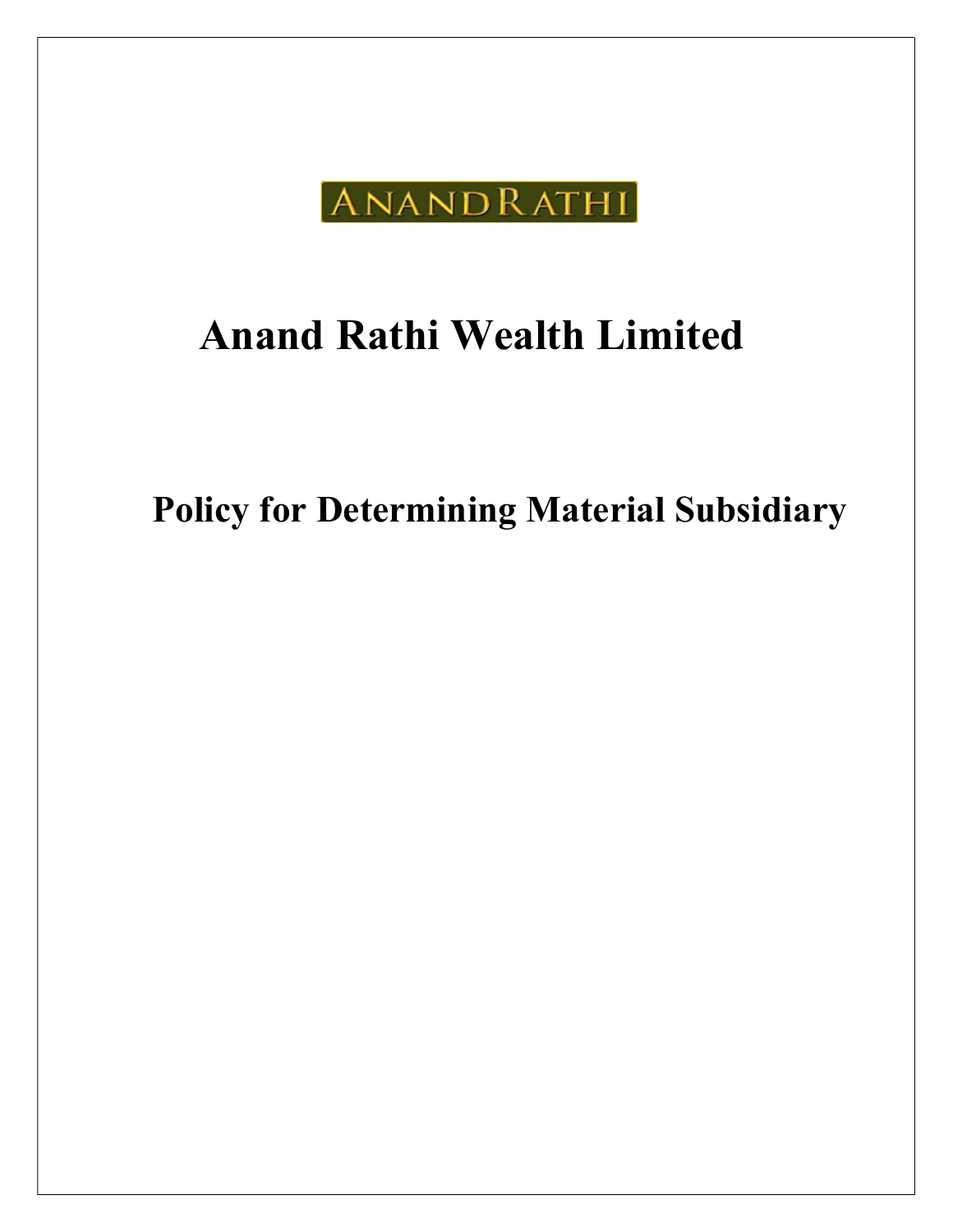# **Contents**

| 4. Disposal of shares of Material subsidiary by the Company3 |
|--------------------------------------------------------------|
|                                                              |
|                                                              |
| 6. Other requirements with regards to Material Subsidiary 4  |
|                                                              |
|                                                              |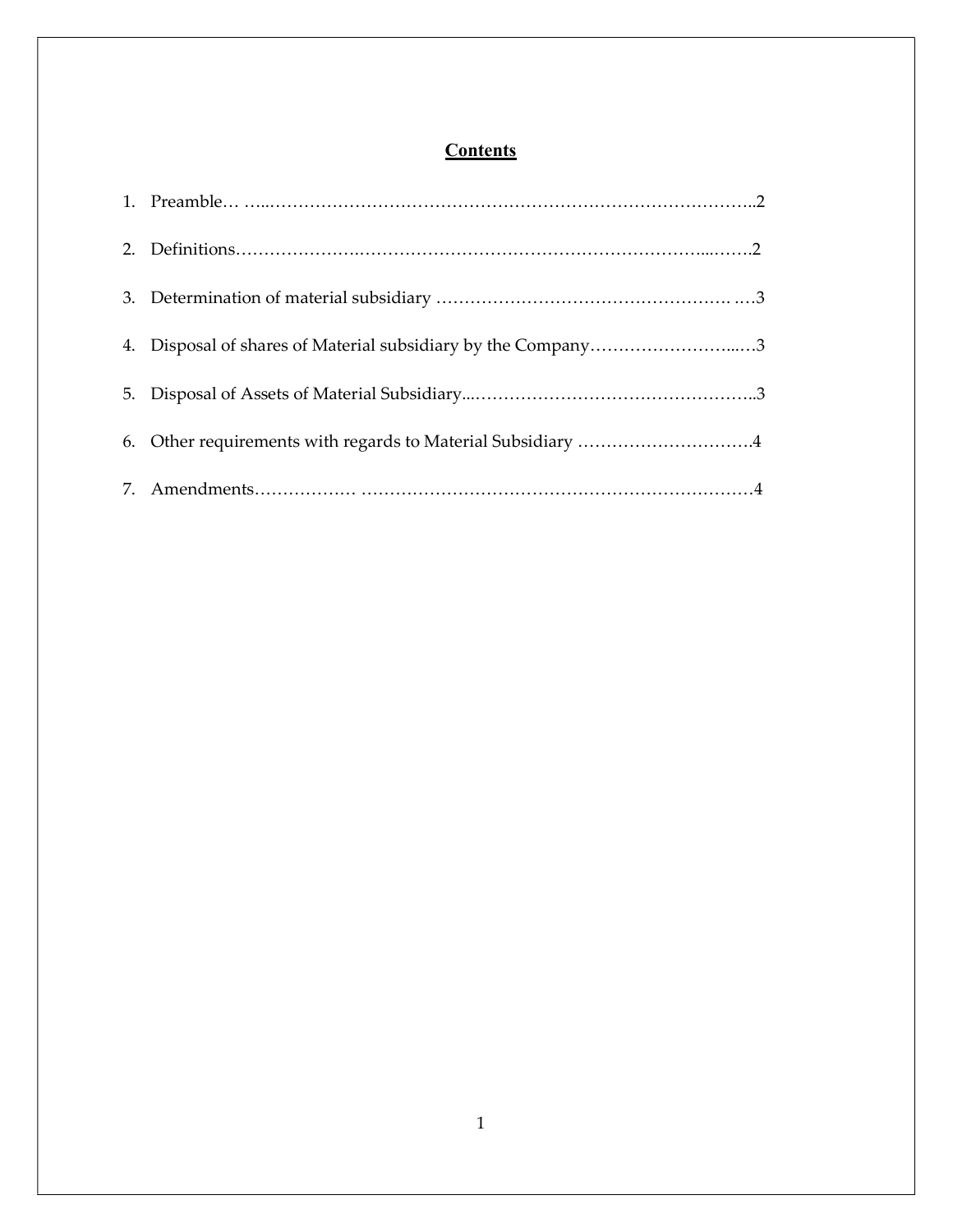#### Preamble

The Board of Directors of Anand Rathi Wealth Limited has approved and adopted the policy on determining 'Material Subsidiaries' in accordance with the requirements of regulation  $16(1)(c)$ and regulation 24 of the Securities and Exchange Board of India (Listing Obligations and Disclosure Requirements) Regulations, 2015, as amended.

#### Definitions

For the purpose of this policy:

"Board" means Board of Directors of Anand Rathi Wealth Limited ('ARWL').

"Company or ARWL" shall mean Anand Rathi Wealth Limited, wherever it is referred to in the policy.

"Control" shall include the right to appoint majority of the directors or to control the management or policy decisions exercisable by a person or persons acting individually or in concert, directly or indirectly, including by virtue of their shareholding or management or shareholders agreements or voting agreements or in any other manner.

"Directors" shall mean the directors of ARWL.

"Independent Director" shall mean a director of the Company, not being a whole time director and who is neither a promoter nor belongs to the promoter group of the Company and who satisfies other criteria for independence under the Companies Act, 2013 and the listing agreement with the Stock Exchanges

"Material subsidiary" shall mean subsidiary, whose income or net worth (i.e. paid up capital and free reserves) exceeds ten percent of the consolidated income or net worth respectively, of the listed company and its subsidiaries in the immediately preceding accounting year.

"Significant transaction or arrangement" shall mean any individual transaction or arrangement that exceeds or is likely to exceed ten per cent of the total revenues or total expenses or total assets or total liabilities, as the case may be, of the unlisted subsidiary for the immediately preceding accounting year.

"Subsidiary company" in relation to ARWL means a company in which ARWL-

(l) controls the composition of the Board, or

(2) exercises or control more than half of the total share capital either at its own or together with one or more of its subsidiary companies.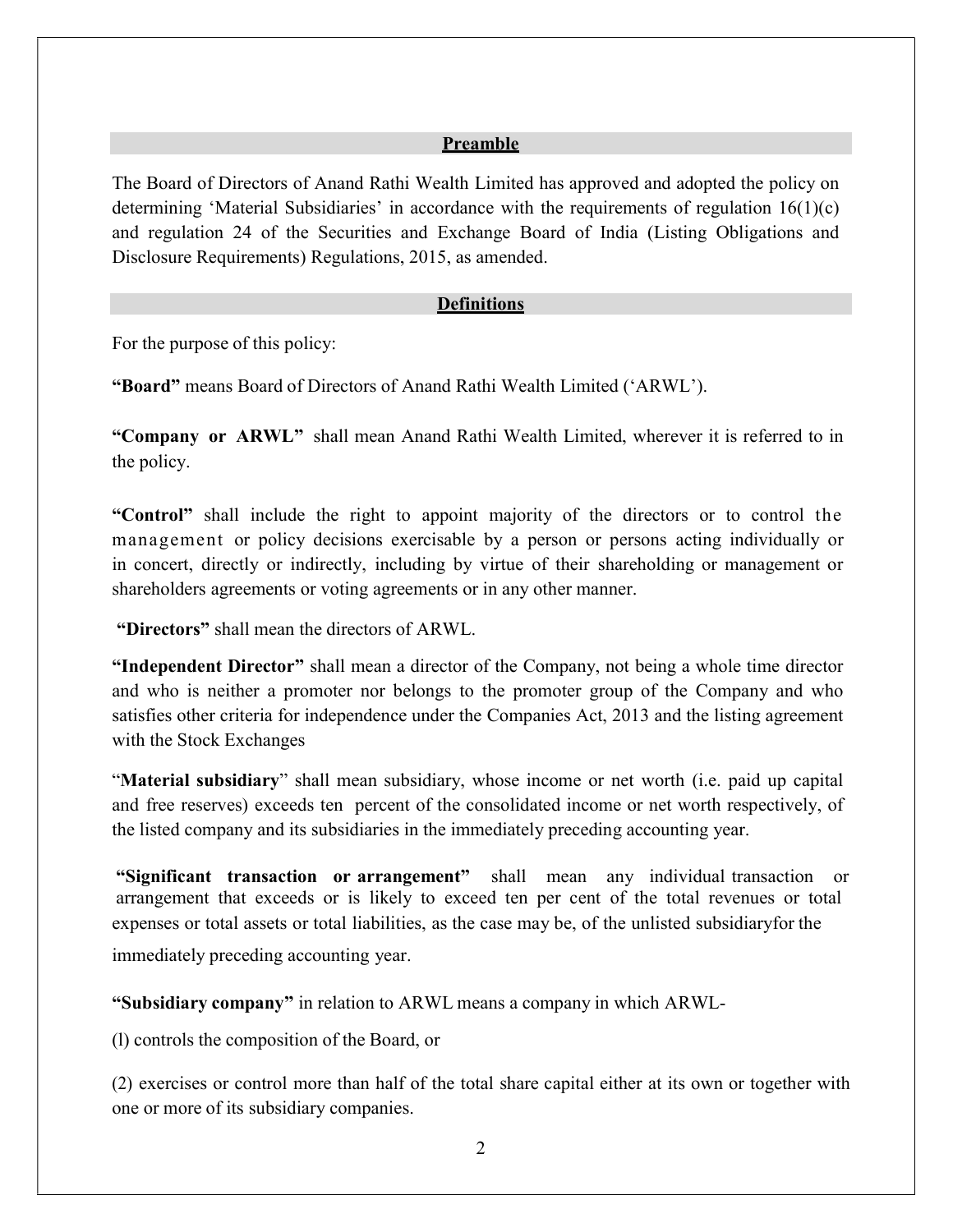The expression "total share capital" means, the aggregate of the:-

- (a) paid-up equity share capital; and
- (b) convertible preference share capital

For the purposes of this definition,—

- a) a company shall be deemed to be a subsidiary company of ARWL even if the control referred to in clause (1) or clause (2) is of another subsidiary company of ARWL;
- b) the composition of a company's Board of Directors shall be deemed to be controlled by another company if that other company by exercise of some power exercisable by it at its discretion can appoint or remove all or majority of the directors.
- c) The expression "Company" includes body corporate

## Determination of Material Subsidiary

The management shall, based on the audited financials of the Company, review all its subsidiaries annually with respect to the definition of materiality given in this policy and shall bring to the notice of the Board in case of any change in the status of any of the subsidiaries of the Company. The Board shall then consider the same and ensure that the compliances as required under the SEBI listing Regulations are complied with respect to the material subsidiary/ies.

# Disposal of shares of Material Subsidiary by the Company

The Company shall not dispose of shares in its material subsidiary which would reduce its shareholding (either on its own or together with other subsidiaries) to less than or equal to 50% or cease the exercise of control over the subsidiary without passing a special resolution in its General Meeting except in cases where such divestment is made under a scheme of arrangement duly approved by a Court/Tribunal or under a resolution plan duly approved under section 31 of the Insolvency Code and such an event is disclosed to the recognized stock exchanges within one day of the resolution plan being approved.

# Disposal of assets of Material Subsidiary

 Selling, disposing and leasing of assets amounting to more than twenty per cent of the assets of the material subsidiary on an aggregate basis during a financial year shall require prior approval shareholders by way of special resolution unless the sale/disposal/lease is made under a scheme of arrangement duly approved by a Court/Tribunal or under a resolution plan duly approved under section 31 of the Insolvency Code and such an event is disclosed to the recognized stock exchanges within one day of the resolution plan being approved.